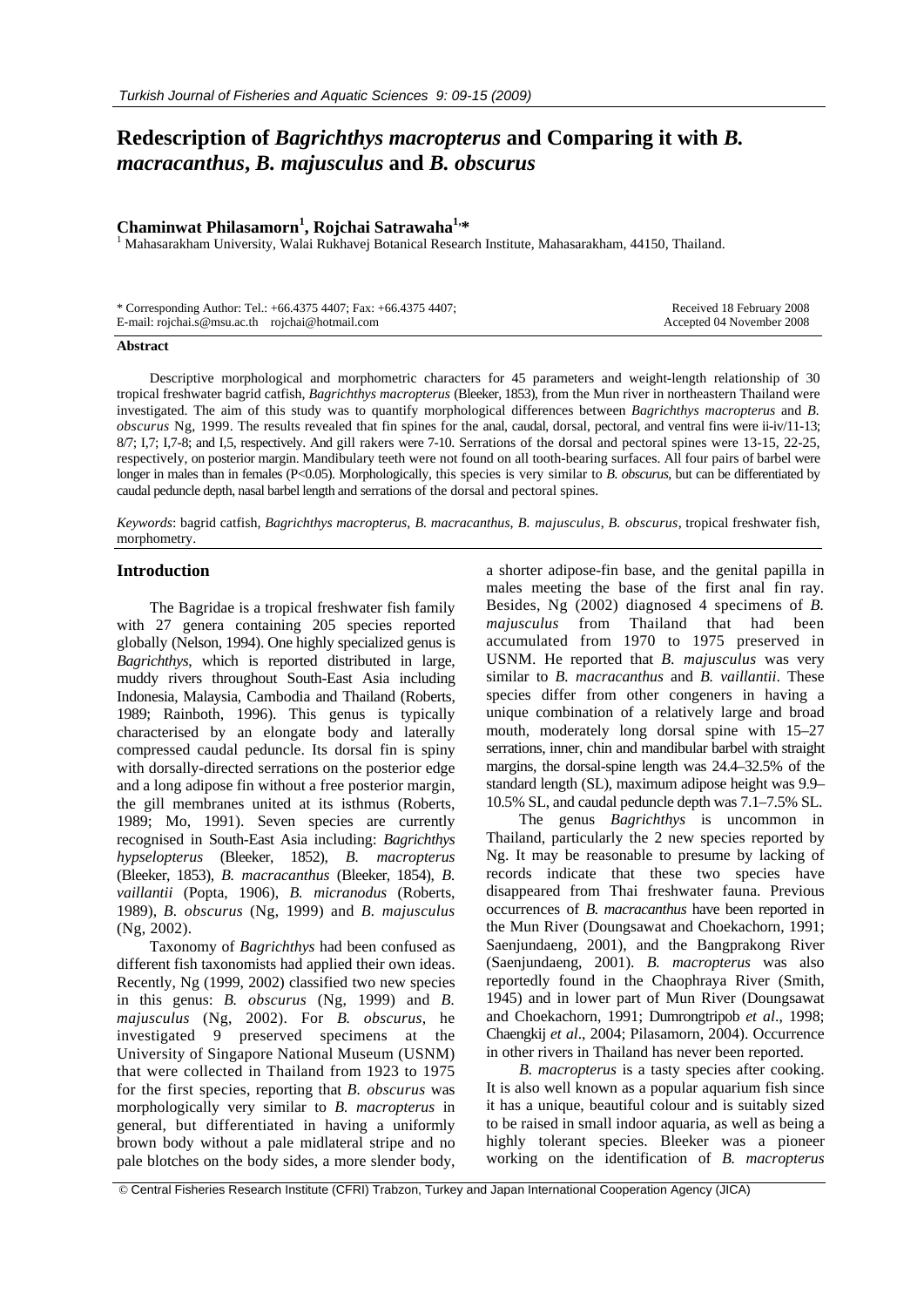Bleeker, 1853 (type locality: Muara Kompeh, Sumatra). He originally classified it as *Pseudobagrichthys macropterus* Bleeker, 1862. Later Günther (1864) accepted it as *Bagroides macropterus* Günther, 1864 with which Smith (1945) concurred for fish studied in Thailand. Finally, in working on bagrid fish in Japan, China, Malaysia and Indonesia, Jayaram (1968) classified this species as *B. macropterus*. However, Roberts (1989) suggested for western Borneo Indonesia the separation of *B*. *macropterus* into a genus by the characteristics of mouth opening being relatively small and narrow, oral dentition extremely reduced, jaws and palate with a few scattered teeth (sometimes apparently absent) deeply buried in soft tissue, dorsal fin spine relatively short with 15 or fewer serrations, chin and mandibular barbel strongly crenulated, colour in life pale brownish or tan with whitish or cream-colored light areas.

This study aimed to record detailed characteristics for this species under field conditions and to provide the first analysis of its morphometric study. The knowledge obtained from this study is expected to facilitate the proper classification of *B. macropterus* in Thailand and to aid in its conservation.

#### **Materials and Methods**

A total of 30 *B. macropterus* specimens were collected from January to May, 2007 from the Mun River. Samples came from three districts in Ubonratchathani province, North-East of Thailand: Khongjiam, Phiboonmongsaharn and Varinchaumrarb (Figure 1). A pulsed - DC 220 V 650 W electro fishing unit with a ring anode was used. The unit was applied from a fibreglass boat. Each fish specimen was sexed, weighted and measured fresh in the field. Sexing was made by observing the appearance of the genital papillae in males (Figure 2). Weight and length were recorded in g and cm, respectively. Measurements were made on the left side of specimen (Figure 3a). A morphometric study was performed for each sex. The mean data measured were compared.

Fin ray and gill raker counts were obtained under a binocular dissecting microscope using transmitted light. The subunits of the head are presented as a proportion of head length (HL); head length and measurements of body parts were given as proportion of the standard length (SL). Morphometric details follow Anseeuw *et al*. (2005) and Eschmeyer (1998). T-tests (Sokal and Rohlf, 1995) were used to compare sexes. Morphological descriptions and measurements were grouped into 8 categories as follows:

1. Body length composed of a total length (TL; 1) measured from the tip of the snout to the end of the caudal fin, Fork length (FL; 2) measured from the tip of the snout to the origin of the caudal fin fork and standard length (SL; 3) taken from the tip of the snout to the base of the caudal fin (Figure 3a).

2. Body distance: point to point lengthwise from



**Figure 1.** A map of Thailand showing sampling sites.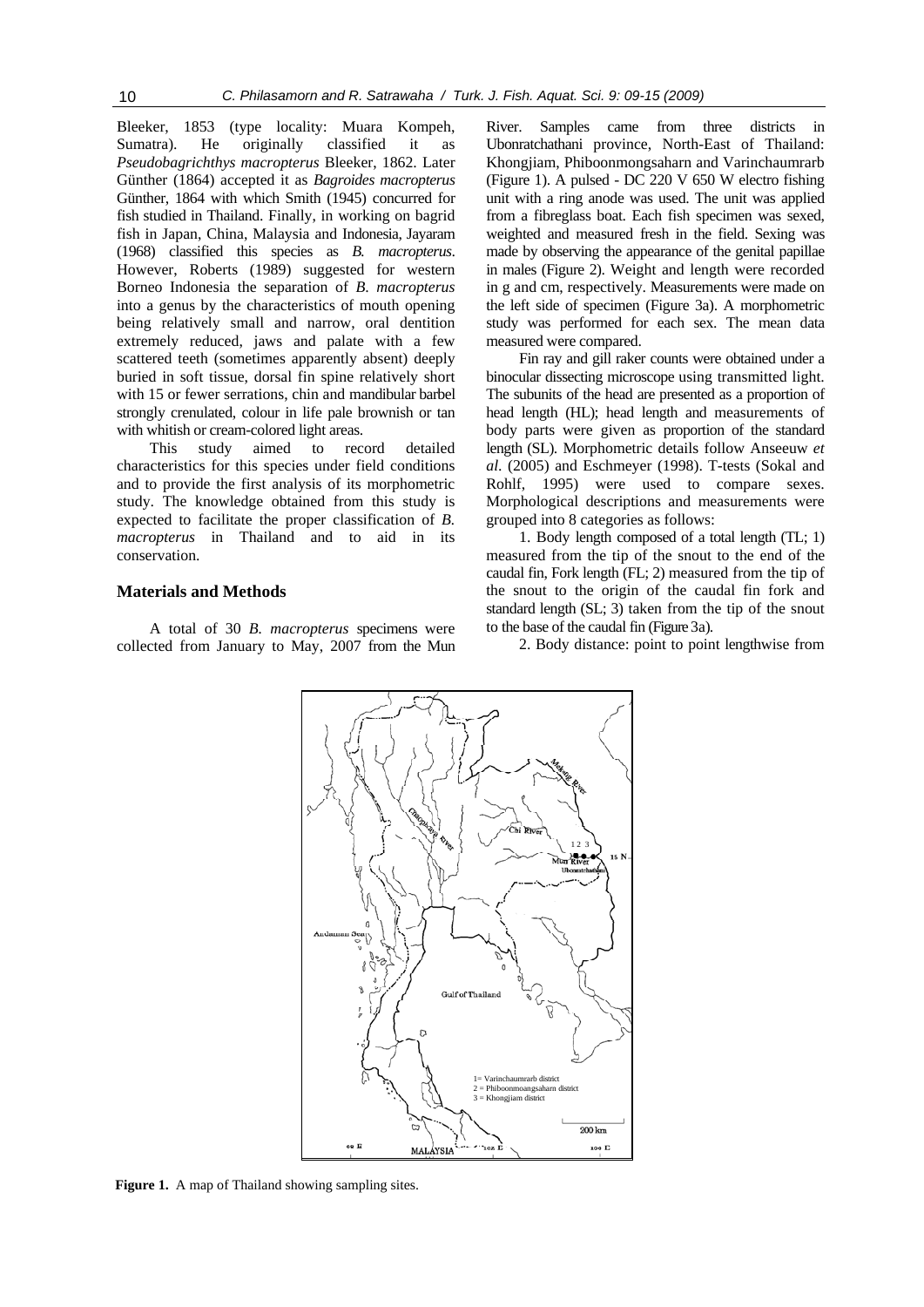

**Figure 2.** The ventral view of caudal flexure of a *Bagrichthys macropterus* showing the genital papillae (in males).



**Figure 3**. The left side body of *Bagrichthys macropterus* showing measurement of body lengthwise (a), the head dorsal view (b), and the head ventral view (c).

the tip of the snout to the origin of the fin including preanal length (PrAL; 4) measured from the tip of the snout to origin of the anal fin, preventral length (PrVL; 5) measured from the tip of the snout to origin of the ventral fin, preadipose length (PrAfL; 6) measured from the tip of the snout to origin of the adipose fin, predorsal length (PrDL; 7) measured from the tip of the snout to origin of the dorsal fin and prepectoral length (PrPL; 8) measured from the tip of the snout to origin of the pectoral fin (Figure 3a).

3. Body distance point to point lengthwise from the origin to the end of the fin base including adipose fin base length (AdfBL; 9) measured from the origin to the end of the adipose fin base, anal fin base length (AfBL; 10) measured from the origin to the end of anal fin base, caudal fin base length (CfBL; 11) measured from the upper to the lower of caudal fin base, dorsal fin base length (DfBL; 12) measured from the origin to the end of the dorsal fin base, pectoral fin base length (PfBL; 13) measured from the origin to the end of pectoral fin base and ventral fin base length (VfBL; 14) measured from the origin to the end of ventral fin base (Fig 3a).

4. Body distance point to point lengthwise as a fin to fin distance including dorsal fin to caudal fin distance (Df-Cf; 15) measured from origin of the dorsal fin to base of the caudal fin, pectoral fin to anal fin distance (Pf-Af; 16) measured from origin point of the pectoral fin to origin of the anal fin, anal fin to caudal fin distance (Af-Cf; 17) measured from origin of the anal fin to base of the caudal fin, dorsal fin to anal fin distance (Df-Af; 18) measured from origin of the dorsal fin to origin of the anal fin, pectoral fin to ventral fin distance (Pf-Vf; 19) measured from origin of the pectoral fin to origin of the ventral fin, dorsal fin to ventral fin distance (Df-Vf; 20) measured from origin of the dorsal fin to origin of the pectoral fin, (Df-Pf; 21) measured from origin of the dorsal fin to origin of the pectoral fin and ventral fin to anal fin distance (Vf-Af; 22) measured from origin of the ventral fin to origin of the anal fin (Figure 3a).

5. Fin slope or spine length including caudal lope length (ClL; 23) measured from the base to the tip of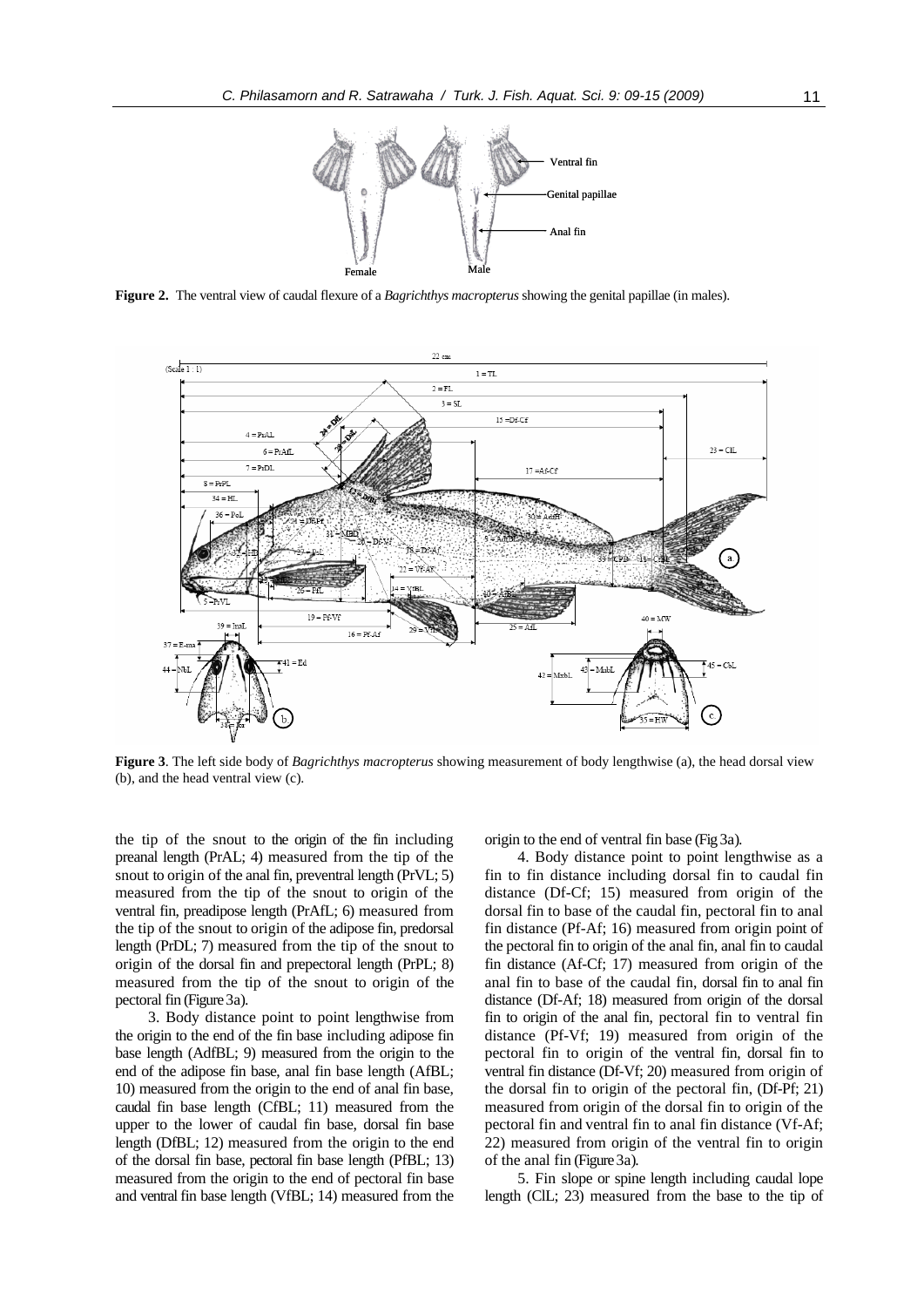caudal fin, dorsal fin length (DfL; 24) measured from the origin to the tip of dorsal fin, anal fin length (AfL; 25) measured from the insertion of anal fin to its tip, pectoral fin length (PfL; 26) measured from the insertion of pectoral fin to its tip, pectoral spine length (PsL; 27) measured from insertion of the pectoral spine to its tip, dorsal spine length (DsL; 28) measured from insertion of the dorsal spine to its tip, ventral fin length (VfL; 29) measured from the insertion of ventral fin to its tip and adipose fin height (AdfH; 30) measured from the highest of adipose fin (Figure 3a).

6. Body depth length including maximum body depth (MBD; 31) measured from origin of dorsal fin to origin of the ventral fin, head depth (HD; 32) measured at the maximum vertical height at gill membranes united at the isthmus and caudal peduncle depth (CPD; 33) measured at upper caudal origin (Figure 3a).

7. Head length and its components including head length (HL; 34) measured from the snout tip to rear border of gill membranes cover, Head width (HW; 35) measured at the maximum width across operculum, postorbital to operculum length (PoL; 36) measured from the posterior end of the eye to the posterior end of opercular membrane, eye and mouth angle distance (E-Ma; 37) measured from the tip of snout to anterior end of the eye, interorbital space (Ior; 38) measured between the centre of the eyes, intranasal length (InaL; 39) measured between the two nasals, mouth width (MW; 40) measured from across mouth corners and eye diameter (Ed; 41) measured from horizontal eye diameter (Figure 3a, 3b, 3c).

8. Barbel length includes maxillary barbel length (MxbL; 42) measured from the origin of the maxillary barbell to its tip, mandibular barbel length (MnbL; 43) measured from the origin of the mandibular barbell to its tip, nasal barbel length (NbL; 44) measured from the origin of the nasal barbell to its tip and chin barbel length (CbL; 45) measured from the origin of the chin barbell to its tip (Figure 3b, 3c).

#### **Results**

Following results were obtained from this study. The fin ray and gill rakers counts were: dorsal I,7; pectoral I,7-8; anal ii-iv/11-13; caudal 8/7; ventral i,5; gill rakers 7-10. Dorsal spine straight and robust, counts were 13 (9 specimens), 14 (11 specimens) and 15 (10 specimens), with serrations on the posterior margin, dorsal branch fin ray count was 7 (30 specimens). Pectoral spine margin with 22 (3 specimens), 23 (9 specimens), 24 (8 specimens) and 25 (10 specimens) serrations along entire length on the posterior margin, pectoral branch fin ray counts were 7 (9 specimens) and 8 (21 specimens). Anal fin ray counts were 2 (15 specimens), 3 (15 specimens), 4 (10 specimens) and branch fin ray counts 11 (9 specimens), 12 (16 specimens) and 13 (5 specimens). Caudal fin counts were: upper caudal fin ray 8 and lower caudal fin ray 7 (both 30 specimens). Ventral fin ray counts were 1 and branch fin ray 5 (both 30 specimens) (Figure 2). Gill rakers counts were 7 (9 specimens), 8 (9 specimens) and 10 (12 specimens). Mandibulary teeth were not found on all tooth-bearing surfaces (Figure 4).

Different morphometric parameters among sexes of *B. macropterus* revealed that the male fish was longer than the female in total length, whereas the female was longer in term of fork length and standard length, however, at equal length the female was heavier (Table 1).

In body distance point to point lengthwise from the tip of the snout to the origin of the fin group as a percentage of the standard length (%SL) revealed that the male fish was longer than female in preadipose length, predorsal length and prepectoral length, but the female was longer in term of preanal length and preventral length (Table 1).

Body distance point to point lengthwise from the origin to the end of the fin base group revealed that the male fish was longer than the female in adipose fin base length, anal fin base length, caudal fin base length and ventral fin base length, whereas the female was longer in term of dorsal fin base length and pectoral fin base length (Table 1).

Body distance point to point lengthwise in the fin to fin distance group revealed that the male fish was longer than the female in dorsal fin to caudal fin distance, anal fin to caudal fin distance, dorsal fin to pectoral fin distance and ventral fin to anal fin distance, whereas the female was longer in term of pectoral fin to anal fin distance, dorsal fin to anal fin distance, pectoral fin to ventral fin distance and dorsal fin to ventral fin distance (Table 1).

The fin slope and spine length group revealed that the male fish was longer than the female in caudal lope length, anal fin length, pectoral spine length, dorsal spine length and ventral fin length, whereas the female was longer in term of dorsal fin length, pectoral fin length and adipose fin height (Table 1).

The body depth length group revealed that the male fish was longer than the female in maximum body depth and caudal peduncle depth, but the female was longer in term of head depth.

Mean of head lengths (HL) was 3.44±0.30 in males and 3.43±0.32 in females. Lengths of head component in percentage of the head length (in %HL) revealed that the male fish has longer than the female in eye and mouth angle distance, interorbital space, internasal length, mouth width and eye diameter, whereas the female was longer in term of head width and postorbital to operculum length (Table 1).

Barbels were in four pairs with mean of maxillary barbel length (MxbL), mandibular barbel length (MnbL), nasal barbel length (NbL) and chin barbel length (CbL) being 91.17±16.10, 48.82±11.83, 55.17±10.64 and 23.77±5.64 in % HL, respectively, There were significant differences (*P*<0.05) between males and females (in % HL, maxillary barbel length 106.12±11.66 in males vs. 76.83±6.91 in females, mandibular barbel length 58.75±5.89 in males vs. 33.88±6.59 in females, nasal barbel length  $63.75\pm6.68$  in males vs.  $46.59\pm5.69$ in females, and chin barbel length 28.60±3.54 in males vs. 18.94±1.78 in female).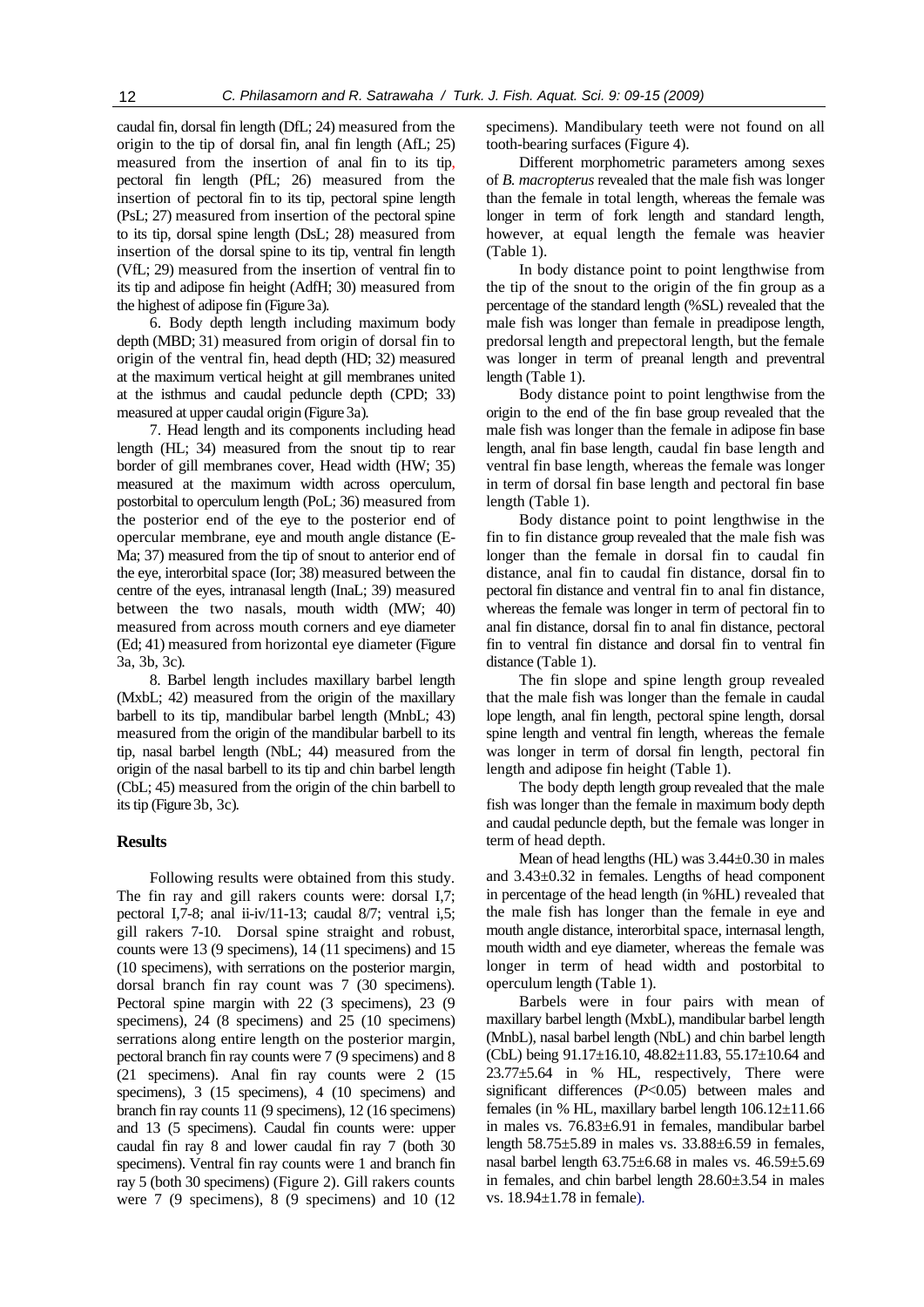

**Figure 4.** The spines, first right gill arch and mandibulary teeth of a *Bagrichthys macropterus*.

**Table 1.** Morphometric characters of *Bagrichthys macropterus*

| Character           |                    | Males fish $(n=15)$<br>Females fish $(n=15)$ |        |                  | Total $\overline{(n=30)}$ |        |                   |       |        |
|---------------------|--------------------|----------------------------------------------|--------|------------------|---------------------------|--------|-------------------|-------|--------|
|                     | Mean±Std           | Min                                          | Max    | Mean±Std         | Min                       | Max    | Mean±Std          | Min   | Max    |
| $1.$ TL $(cm)$      | $23.17 \pm 2.27$   | 18.50                                        | 26.50  | 22.99±1.39       | 20.50                     | 25.50  | $23.08 \pm 1.85$  | 18.50 | 26.50  |
| $2.$ FL $(cm)$      | 19.95±2.02         | 15.70                                        | 22.50  | $20.40 \pm 1.59$ | 18.00                     | 24.00  | $20.17 \pm 1.80$  | 15.70 | 24.00  |
| $3. SL$ (cm)        | $19.07 \pm 1.96$   | 15.20                                        | 22.00  | $19.33 \pm 1.29$ | 17.00                     | 21.50  | $19.20 \pm 1.64$  | 15.20 | 22.00  |
|                     |                    |                                              |        |                  |                           |        |                   |       |        |
| in %SL              |                    |                                              |        |                  |                           |        |                   |       |        |
| 4. PrAL             | $60.02{\pm}4.47$   | 44.74                                        | 64.10  | $62.00 \pm 1.90$ | 59.02                     | 66.11  | $61.01 \pm 3.53$  | 44.74 | 66.11  |
| 5. PrVL             | $45.05 \pm 1.15$   | 43.18                                        | 47.70  | $45.40 \pm 1.28$ | 43.78                     | 47.78  | $45.22 \pm 1.21$  | 43.18 | 47.78  |
| 6. PrAfL            | $43.16 \pm 1.02$   | 40.91                                        | 44.50  | $42.86 \pm 1.21$ | 40.00                     | 44.44  | $43.01 \pm 1.11$  | 40.00 | 44.50  |
| 7. PrDL             | $35.34 \pm 1.18$   | 33.33                                        | 37.10  | $34.78 \pm 1.57$ | 30.73                     | 36.47  | 35.06±1.39        | 30.73 | 37.06  |
| 8. PrPL             | $19.92 \pm 1.17$   | 17.50                                        | 22.10  | $19.60 \pm 0.83$ | 18.05                     | 21.14  | $19.76 \pm 1.01$  | 17.50 | 22.05  |
| 9. AdfBL            | $48.81 \pm 2.28$   | 45.00                                        | 53.70  | $47.42 \pm 1.33$ | 44.39                     | 49.74  | $48.12 \pm 1.97$  | 44.39 | 53.68  |
| 10.AfBL             | $11.76 \pm 0.70$   | 10.53                                        | 13.00  | $11.62 \pm 0.64$ | 10.24                     | 12.78  | $11.69 \pm 0.66$  | 10.24 | 13.00  |
| 11. CfBL            | $11.19 \pm 0.87$   | 10.00                                        | 13.12  | $10.83 \pm 0.92$ | 9.76                      | 13.50  | $11.01 \pm 0.90$  | 9.76  | 13.49  |
| 12. DfBL            | $9.38 \pm 0.79$    | 7.65                                         | 10.50  | $9.62 \pm 0.41$  | 9.05                      | 10.27  | $9.50 \pm 0.63$   | 7.65  | 10.53  |
| 13. PfBL            | $5.22 \pm 0.83$    | 2.73                                         | 6.30   | $5.33 \pm 0.31$  | 4.65                      | 5.90   | $5.27 \pm 0.62$   | 2.73  | 6.32   |
| 14. VfBL            | $3.41 \pm 0.31$    | 3.00                                         | 3.90   | $3.25 \pm 0.22$  | 2.86                      | 3.60   | $3.34 \pm 0.28$   | 2.86  | 3.95   |
| 15. Df-Cf           | $67.78 \pm 3.60$   | 58.42                                        | 71.70  | $67.46 \pm 3.77$ | 55.61                     | 71.79  | $67.62 \pm 3.63$  | 55.61 | 71.79  |
| 16. Pf-Af           | $46.30 \pm 1.69$   | 43.16                                        | 50.30  | $47.35 \pm 1.63$ | 44.21                     | 50.30  | $46.82 \pm 1.72$  | 43.16 | 50.33  |
| 17. Af-Cf           | $39.42 \pm 2.52$   | 35.95                                        | 46.80  | $38.00 \pm 1.90$ | 33.89                     | 40.00  | $38.71 \pm 2.31$  | 33.89 | 46.84  |
| 18. Df-Af           | $36.81 \pm 1.47$   | 34.21                                        | 39.00  | $37.12 \pm 0.90$ | 35.79                     | 38.89  | 36.96±1.21        | 34.21 | 38.97  |
| 19. Pf-Vf           | $30.43 \pm 2.02$   | 26.32                                        | 32.70  | $30.69 \pm 1.32$ | 28.57                     | 33.50  | $30.56 \pm 2.82$  | 26.32 | 33.50  |
| 20. Df-Vf           | $26.29 \pm 1.22$   | 24.55                                        | 28.20  | $26.33 \pm 0.91$ | 23.90                     | 28.00  | $26.31 \pm 1.05$  | 23.90 | 28.21  |
| 21. Df-Pf           | $25.84 \pm 1.09$   | 23.64                                        | 28.10  | $25.74 \pm 0.99$ | 23.90                     | 27.20  | $25.79 \pm 1.02$  | 23.64 | 28.10  |
| 22. Vf-AF           | $22.71 \pm 1.77$   | 19.00                                        | 24.70  | $22.44 \pm 1.05$ | 20.49                     | 24.50  | $22.30 \pm 1.44$  | 19.00 | 24.74  |
| 23. CIL             | $21.24 \pm 2.72$   | 16.67                                        | 27.50  | $19.54 \pm 1.00$ | 17.56                     | 21.00  | $20.39 \pm 2.19$  | 16.67 | 27.45  |
| 24. DfL             | $18.86 \pm 1.65$   | 16.00                                        | 22.10  | $19.84 \pm 1.17$ | 18.05                     | 21.54  | 19.35±1.49        | 16.00 | 22.05  |
| 25. AfL             | $17.75 \pm 2.50$   | 11.05                                        | 21.00  | $17.73 \pm 1.40$ | 15.35                     | 20.00  | $17.74 \pm 1.99$  | 11.05 | 21.00  |
| 26. PfL             | $17.65 \pm 1.60$   | 14.50                                        | 20.30  | $17.71 \pm 0.86$ | 15.61                     | 19.43  | $17.68 \pm 1.27$  | 14.50 | 20.26  |
| 27. PsL             | $16.08 \pm 1.50$   | 14.00                                        | 19.60  | 15.95±0.78       | 14.63                     | 17.95  | $16.02 \pm 1.18$  | 14.00 | 19.61  |
| $28.\,\mathrm{DsL}$ | $15.36 \pm 1.41$   | 13.00                                        | 17.50  | $15.08 \pm 1.05$ | 13.17                     | 16.74  | $15.22 \pm 1.23$  | 13.00 | 17.50  |
| 29. VfL             | $13.35 \pm 0.92$   | 11.50                                        | 14.50  | $13.25 \pm 1.60$ | 10.77                     | 18.00  | $13.30 \pm 1.29$  | 10.77 | 18.00  |
| 30. AdfH            | $8.02 \pm 0.63$    | 6.82                                         | 9.20   | $8.25 \pm 0.38$  | 7.62                      | 8.82   | $8.13 \pm 0.52$   | 6.82  | 9.15   |
| 31. MBD             | $24.28 \pm 1.37$   | 21.40                                        | 26.80  | $23.12 \pm 1.21$ | 21.05                     | 26.00  | $23.70 \pm 1.40$  | 21.05 | 26.80  |
| 32. HD              | $14.48 \pm 1.17$   | 12.00                                        | 15.80  | $15.45 \pm 0.58$ | 14.21                     | 16.50  | 14.96±1.03        | 12.00 | 16.50  |
| 33. CPD             | $9.32 \pm 0.61$    | 8.32                                         | 10.50  | $9.28 \pm 0.38$  | 8.57                      | 9.77   | $9.30 \pm 0.50$   | 8.32  | 10.46  |
|                     |                    |                                              |        |                  |                           |        |                   |       |        |
| 34. HL (cm)         | $3.44 \pm 0.30$    | 3.00                                         | 4.00   | $3.43 \pm 0.32$  | 2.70                      | 4.00   | $3.44 \pm 0.31$   | 2.70  | 4.00   |
|                     |                    |                                              |        |                  |                           |        |                   |       |        |
| in %HL              |                    |                                              |        |                  |                           |        |                   |       |        |
| 35. HW              | 79.67±5.72         | 70.00                                        | 93.30  | $81.20 \pm 7.64$ | 75.68                     | 107.41 | $80.43 \pm 6.68$  | 70.00 | 107.41 |
| 36. PoL             | 59.79±5.34         | 53.33                                        | 73.30  | 59.85±7.57       | 52.78                     | 81.48  | 59.82±6.44        | 52.78 | 81.48  |
| 37. E-Ma            | $36.32 \pm 5.37$   | 21.05                                        | 43.30  | $36.12{\pm}4.00$ | 33.33                     | 48.15  | $36.22 \pm 4.66$  | 21.05 | 48.15  |
| 38. Ior             | 31.35±4.49         | 18.42                                        | 37.10  | $31.05 \pm 2.91$ | 27.78                     | 40.74  | $31.20 \pm 3.72$  | 18.42 | 40.74  |
| 39. InaL            | $20.27 \pm 4.04$   | 13.89                                        | 26.70  | $17.39 \pm 3.46$ | 13.16                     | 25.93  | $18.83 \pm 3.98$  | 13.16 | 26.67  |
| 40. MW              | $18.61 \pm 1.47$   | 16.67                                        | 21.10  | $17.57 \pm 2.62$ | 15.15                     | 25.93  | $18.09 \pm 2.16$  | 15.15 | 25.93  |
| 41. Ed              | $13.61 \pm 1.79$   | 11.11                                        | 16.70  | $12.87 \pm 1.90$ | 10.81                     | 18.52  | $13.24 \pm 1.85$  | 10.81 | 18.52  |
| 42. MxbL            | $106.12 \pm 11.66$ | 87.50                                        | 133.37 | $76.83 \pm 6.91$ | 67.50                     | 92.60  | $91.17 \pm 16.10$ | 67.50 | 133.37 |
| 43. MnbL            | 58.75±5.89         | 50.00                                        | 70.00  | 33.88±6.59       | 27.03                     | 55.60  | 48.82±11.83       | 27.03 | 70.00  |
| 44. NbL             | $63.75 \pm 6.68$   | 55.56                                        | 76.70  | $46.59{\pm}5.69$ | 39.47                     | 63.00  | 55.17±10.64       | 39.47 | 76.67  |
| 45. CbL             | $28.60 \pm 3.54$   | 21.76                                        | 36.70  | $18.94 \pm 1.78$ | 15.79                     | 22.22  | $23.77 \pm 5.64$  | 15.79 | 36.67  |
|                     |                    |                                              |        |                  |                           |        |                   |       |        |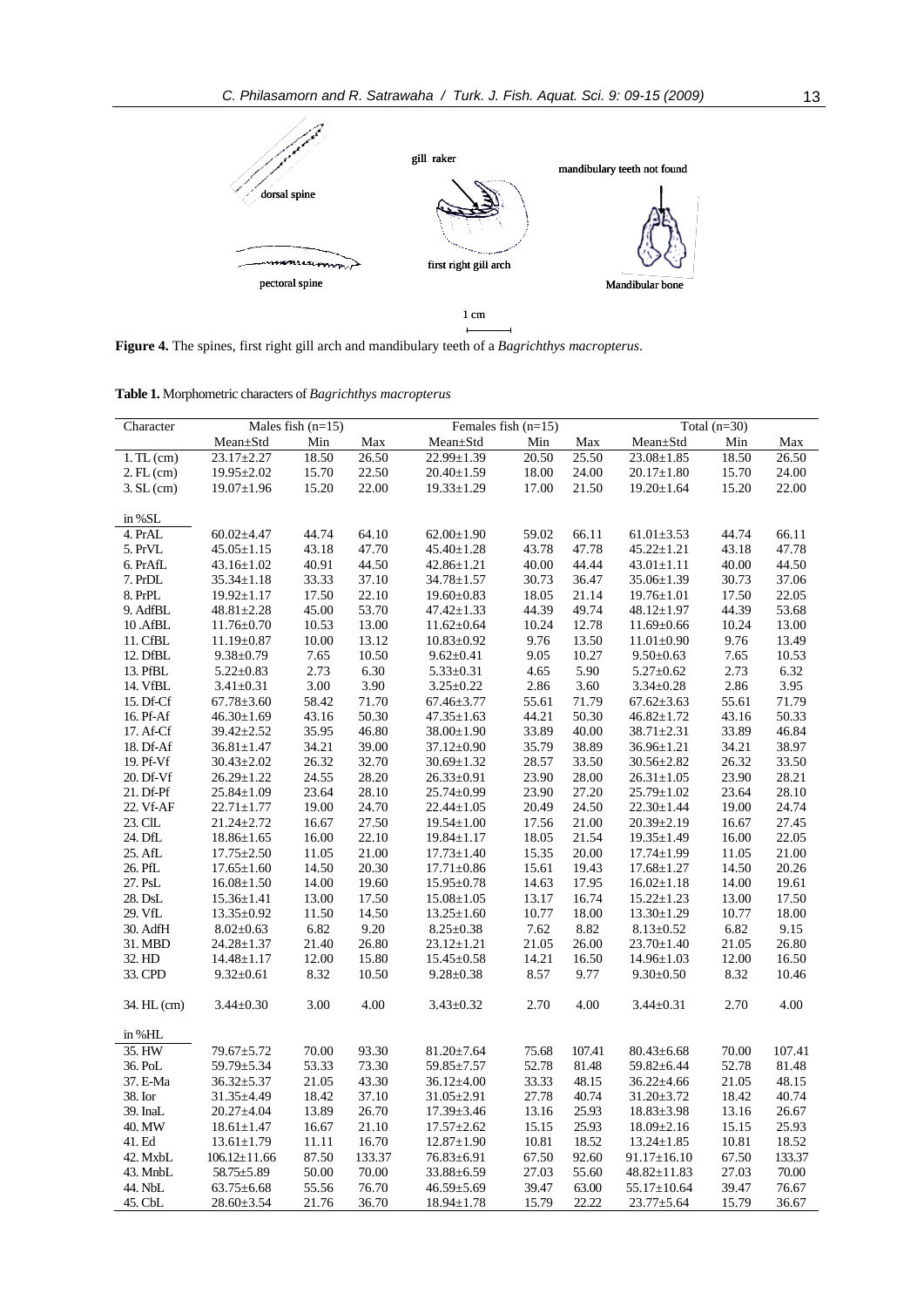Morphological feature of *B. macropterus* is similar to that of *B. obscurus* in general but discriminated in having a uniformly light brown body with a pale creamy midlateral stripe running along entire body length and pale silver blotches of the body sides. Adipose fin blade is long curving from the end of dorsal fin base to its caudal. Small black stripe along the outer edge fin blade is recognized. Fin rays of all fins are cleared with grayish fin tips. Sexual dimorphism is distinguished in male fish by appearance of a pair of pale white genital papillae at anterior to the anal fin but, in female fish, by a round shape of female sex organ located at the same position.

Distribution of *B. macropterus* was found consistently within the downstream of the Mun River from the ending into Mekong River Basin at Khongjiam district (15°18'49" N; 105°09'42" E) up to the reach where the Chi River joins with the Mun River at Muang Ubonratchathani district (15°10'09" N; 104°42'83" E) and the lower reach of the Chi River up to Mahachanachai district of Yasothorn province (15°31'46" N; 104°14'96" E), approximately 100 km surface distance western from the Chi River end.

It was reported that this bagrid catfish species habitat in large muddy rivers, fed on small fish, benthic invertebrates and plant detritus. Spawning was at the beginning of the rainy season and young fish raised up in the flooded riparian forest areas along the river. Juveniles appear in August. (Rainboth, 1996).

### **Discussion**

Descriptive morphological features which distinguish *B. macropterus* from other fish include unscaled, smooth skin, complete lateral line with long tubular epidermal extensions of the sensory pores mid-laterally. The body is long and compressed, dorsal profile rising evenly and steeply from the tip of the snout to the origin of the dorsal fin. The ventral profile is flat to the anal fin base, then slopes dorsally toward the end of caudal peduncle. Anus and urogenital opening are located vertically mid-way between the anal and ventral fins. The anal fin base is located ventrally to the posterior half of the adipose fin. The fin margin is curved or straight. There is no posterior membranous connection to the body at the last anal fin ray. The dorsal fin is located at the middle of the body with the origin nearer the tip of the snout than the caudal flexure. The dorsal fin margin is convex, usually with an anterior branch of fin rays. The last dorsal fin ray has no posterior membranous connection to the body. The dorsal spine is straight and robust and there were 13-15 serrations on its posterior margin. The ventral fin originates vertically through the posterior end of the dorsal fin base.

The ventral fin margin is slightly convex, the tip of adipose fin does not reach the anal fin origin. The caudal fin is deeply forked, the upper and lower lobes pointed, with the outermost principal fin rays

prolonged into filaments. Procurrent rays are symmetrical and extend only slightly anterior to the fin base. The pectoral fin possesses a stout spine which is sharply pointed at the tip. The anterior spine margin is smooth but the posterior spine margin is serrated with 22-25 serrations along its entire length. The pectoral fin margin is interiorly straight. The adipose fin has a convex margin for its entire length and is deeply incisived posterior.

The dorsal surface of the head and body are uniformly dark brown, with a cream-coloured midlateral streak running along the entire length of the body. The ventral surfaces of the head and body are white to cream, the adipose fin and fin rays of all fins are brown, and the inter-radial membranes of all fins have scattered melanophores. The head is somewhat compressed and narrow with the anterior part produced into a prominent, protruding snout with a somewhat truncate margin when viewed laterally. The gill openings are wide, extending from the exposed surface post-temporally to beyond the isthmus. The gill membranes are free from and not attached across isthmus. The eyes are ovoid with the horizontal axis longest. They are located entirely in dorsal half of head with the orbit margin free. The small teeth are arranged in irregular rows on all toothbearing surfaces.

The maxillary barbel is moderately long, extending to the opercular flap. The mandibular barbel originates close to the midline; this barbel is thicker and longer than the nasal barbel and extends to the level of the anterior margin of the orbit. The nasal barbel is slender, extending to the posterior margin of orbit (females) or to midway between the posterior margin and the base of the supraoccipital (males). The chin barbel originates posterior-laterally to the inner mandibular barbel, extending to the level of the centre of the orbit. All four pairs of barbel are longer in males than in females (P<0.05).

*B. macropterus* can be differentiated from *B. macracanthus* in having a shorter dorsal spine (*B. macropterus* 15.22±1.23 vs. *B. macracanthus* 24.62±2.18% SL) (Saenjundaeng, 2001). In addition, in *B. macropterus* mandibulary teeth are not found on mandibular bone, the mouth is inferior and relatively small with papillate lips, and the gill rakers counts are *B. macropterus* 7-10 vs. *B. macracanthus* 10-12.

*B. macropterus* can be differentiated form *B. majusculus* with *B. majusculus* having a larger and broad mouth, well-developed oral dentition with homodont teeth, a gill rakers count of *B. macropterus* 7- 10 vs. *B. majusculus* 10-13, a moderately long dorsal spine with 15-27 serrations and a dorsal spine length *B. macropterus* 13.0-17.5 vs. *B. majusculus* 24.4-32.5% SL) (Ng, 2002).

Morphologically, *B. macropterus* was similar to *B. obscurus*. A comparison of the 18 morphometric categories of *B. macropterus* from this report with *B. obscuru*s studied by Ng (1999) revealed that 16 characters had similar ranges: preanal length, preventral length, predorsal length, prepectoral length, adipose fin base